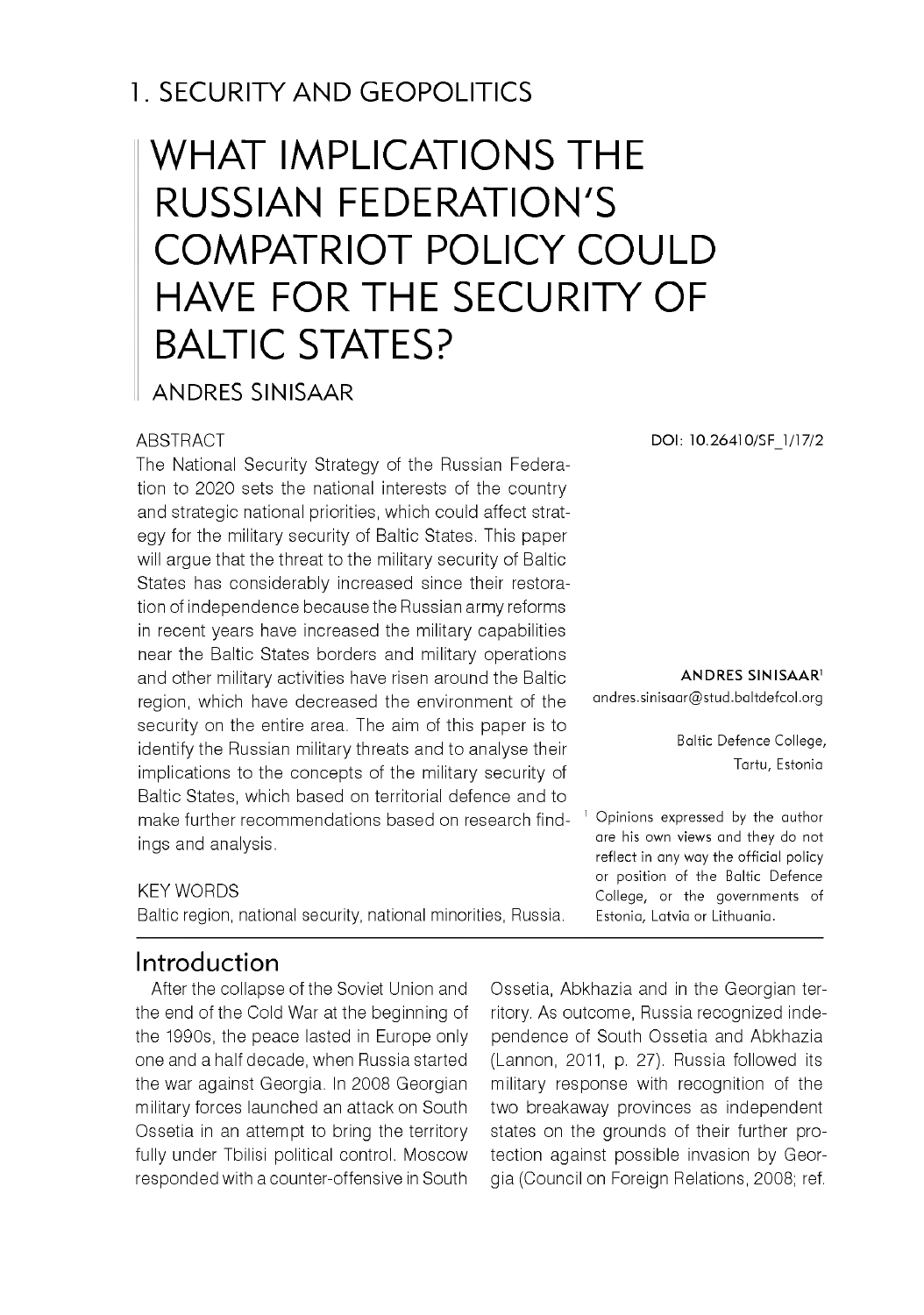

Muzalevsky, 2009, p. 119). It was the first time when the Russian Federation (RF) officially stated the reasons for its activities in Georgia, namely the protection of its citizens. Since that moment, the European security environment started to change significantly. Five years later Russian military exercise "Zapad-2013" took place in the Western Military District and in Belarus, which was combined joint forces exercise. Geographically, it covered the western parts of Russia, western Belarus, the enclave of Kaliningrad and the Baltic Sea (Järvenpää, 2014, p. 79). The purpose of this activity was to be prepared for the war with Ukraine, and in 2014 Russia annexed Crimea and launched military activities in eastern Ukraine to protect its citizens again.

Events in Georgia and Ukraine clearly demonstrated the Kremlin's readiness to use its military power in pursuit of its political goals, as well as highlighted the scope of potential consequences of crossing the "red lines" drawn by Moscow (Romanovs, 2015, p. 45). Crimea annexation was the second time when Russia officially underlined the will to protect its citizens abroad. Russia's actions in Ukraine caused the European security to be more vulnerable when after the Georgia-Russian war in 2008. The security architecture in Europe and the wider Baltic Sea region was shaken by the events in Ukraine, where Russia's interference in its sovereignty, the annexation of Crimea and the bloody conflict in the Donbas region became important "game changers" in regional and global politics (Sprúds, 2015, p. 6). After eastern Ukraine, the next most likely targets for an attempted Russian coercion could be the Baltic Republics of Estonia, Latvia, and Lithuania (Shlapak & Johnson, 2016, p. 3). This is the reason why politicians and analysts in the Baltic States are increasingly concerned about the values popularized by Moscow in

the neighbouring countries being irreconcilable with democratic values (Kudors, 2010, p. 4). The topic is very current because RF had constantly stated an importance to protect its citizens abroad in neighbouring countries. So, the Baltic States should take such kind of statement into serious considerations to protect and ensure their security and sovereignty of States.

The aim of this paper is to analyse Russia's doctrines and official documents from the Baltic States' perspective, focusing on the threat related to Russia's policy protection of its citizen abroad, which could directly threaten the security of Baltic States.

A research problem is as follow: Are Russian citizens or compatriots in the Baltic States a threat to the security of the Baltic States? The problem of the research is visualized by the fact that in Estonia and in Latvia lives around 25% of Russian citizens or compatriots or Russians without citizenship in border areas, which could be a trigger for the RF to start citizen protection campaign against the Baltic States. To approach such a research problem, the author has asked the following research questions: what does it mean to the RF to protect its citizens abroad in Russia's policy documents, which could be one of the possible and real threats that could affect the security of the Baltic States? How have the Baltic States covered minority issues in their policy documents and what is the situation of Russian minorities in the Baltic States, according to a threat by the RF? Based on the foregoing, this paper argues that regardless of what the Russia's official documents reflect, its realpolitik activities to protect Russian citizens abroad have become a reality. However, it does not have a real impact on and serious threat to the security of Baltic States, but it could be a useful trigger for Moscow as an excuse to launch military activities.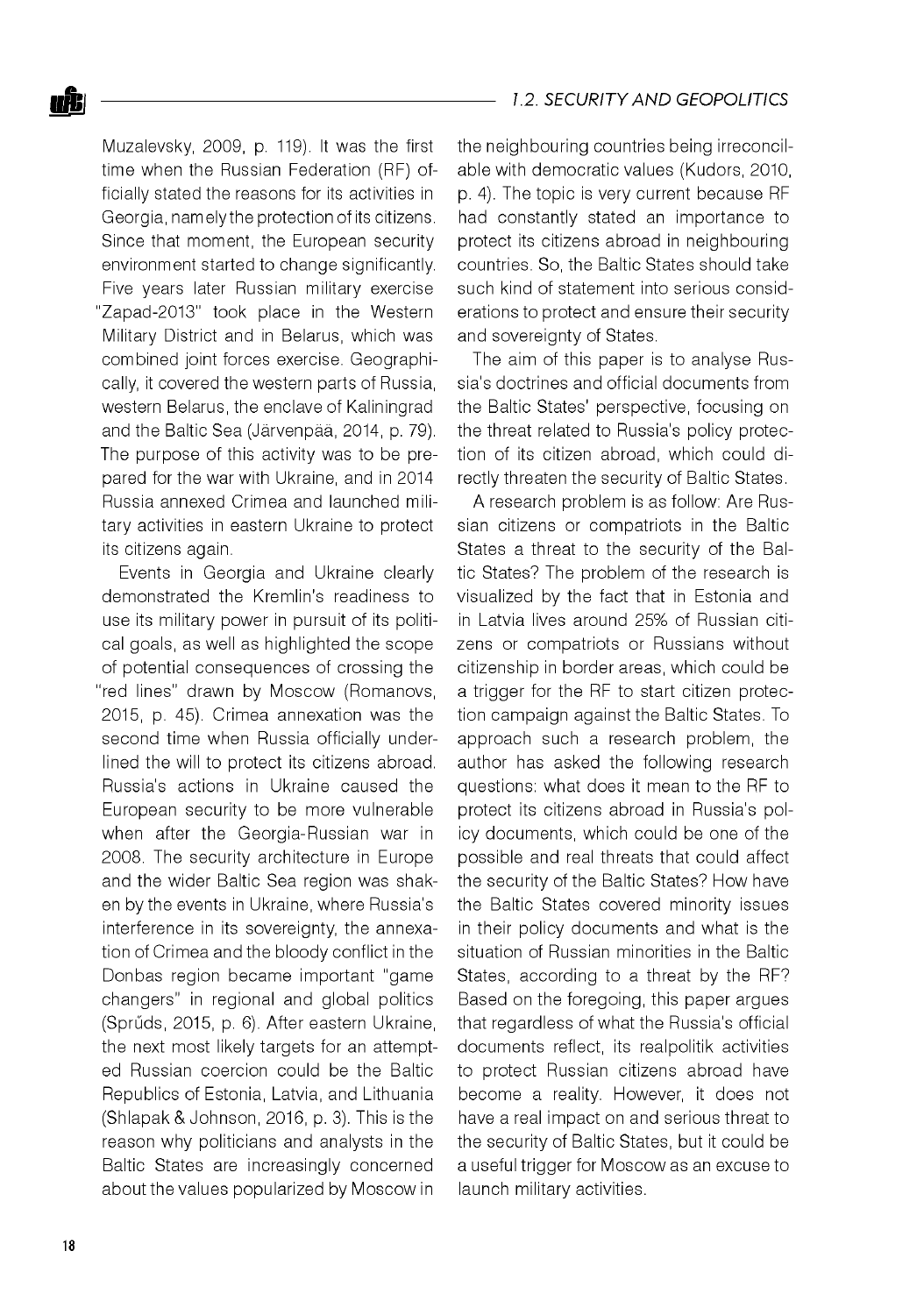Even the implications of the Russian doctrine are much broader, covering many aspects of security; this paper sets a limitation and analyses only Russian citizen protection abroad and its possible implications to the security of Baltic States. Research mainly focuses more on Estonia and to lesser extent, on Latvia and Lithuania to make comparisons. This paper consists of two major parts. The first part analyses the protection of RF citizens abroad and its impact on the security of Baltic States and the second part analyses the situation of Russian minorities in the Baltic States.

Analysis of Russian Federation policy documents and the protection of citizens abroad as a threat to the security of Baltic States.

This part analyses what it means to the RF to protect its citizens abroad according to policy documents, as it could be one of possible or real threats affecting the security of Baltic States.

Analysis of the protection of Russian citizens abroad in the Russia's policy documents.

In the sphere of international security, Russia will maintain its adherence to the use of political, legal, economic, military and other instruments to defend state sovereignty and national interests (Russian Federation, 2009, p. 4). The Russia's National Security Strategy to 2020 sets one of its responsibilities to defend rights and lawful interests of Russian citizens abroad (Russian Federation, 2009, p. 6). It means to guarantee the right of every Russian citizen to enjoy life, security, work, housing, health and a healthy way of life, accessible education and cultural development (Russian Federation, 2009, p. 4). This is the one of the main directions of the national security strategy to create secure conditions for Russian citizens (Russian Federation, 2009, p. 1). Later in 2013 Russia published its

Foreign Policy Concept, which focuses on equal partnership relations among nations to develop multilateral partnership relations with foreign states, respect independence and sovereignty and the promotion of good-neighbourly relations with neighbouring states (The Ministry of Foreign Affairs of the Russian Federation, 2013, pp. 1 -2). However, the Russian Military Doctrine (2014) sets out that Russia could use and consider it lawful to use Armed Forces and other troops and organizations to ensure protection of citizens living outside the RF (Russian Federation, 2014). In 2016 Russia introduced a new National Security Strategy document, which is fundamentally the same as previous: the protection of Russia's citizens abroad is one of the main interests to the RF.

What does it all mean? According to the Russia's policy setting documents, Russia acted absolutely the same way as it states in its political documents to use military instruments outside the RF. The declared policy to protect Russians and Russianspeaking citizens in other nations, well beyond Crimea and eastern Ukraine, led to an increasing understanding of the threats perceived by Russia's western neighbours (Voigt, 2015, p. 75). The Kremlin justified Crimea's annexation declaring protection of local Russian population and reinforced the view that Russia's compatriot policy was just a pretext for Moscow's land grabbing - as had been the case in 2008 in Georgia's South Ossetia and Abkhazia (Grigas, 2014a, p. 4). Moscow is also willing to use every tool to protect not only citizens, but also any ethnic Russian whose rights or interests are considered to be threatened, because Russian society's sensibility about this issue is quite important and it exacerbates the chances of conflict with neighbouring countries (González, 2013, p. 7). However, the Foreign Policy Concept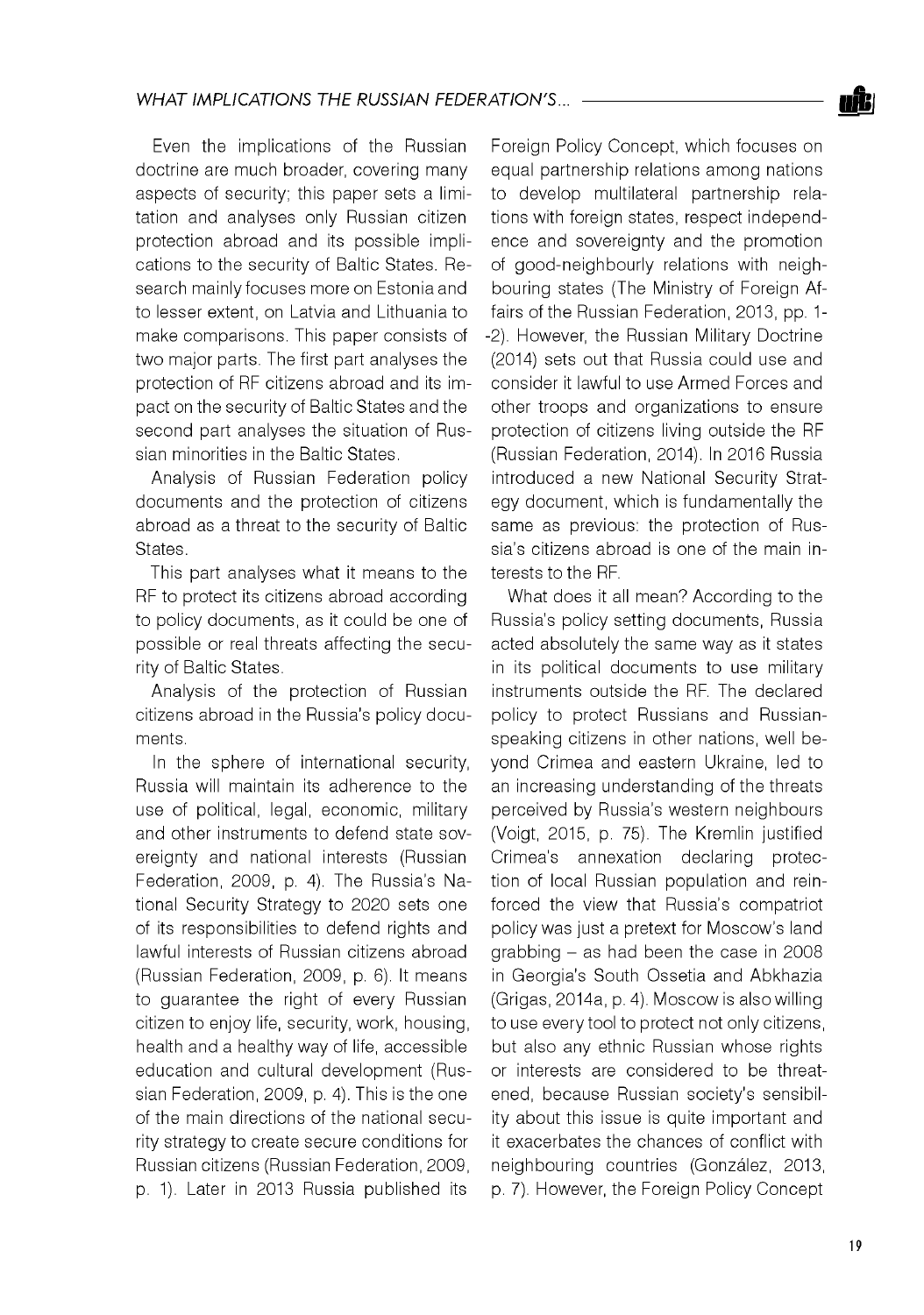

has stated that Russia respects independence and sovereignty and good-neighbourly relations with other states. Despite what Russia stated in the formal document, the foreign policy should also focus on ensuring the comprehensive protection of rights and legitimate interests of Russian citizens and compatriots residing abroad. (The Ministry of Foreign Affairs of the Russian Federation, 2013, p. 2)

Russia's compatriot policies are officially meant to protect ethnic Russians living in nearby countries (Grigas, 2014a, p. 4). It means protecting the rights and legitimate interests of compatriots living abroad on the basis of international laws and treaties concluded by the RF while considering the numerous Russian diaspora as a partner, including expanding and strengthening the space of the Russian language and culture (The Ministry of Foreign Affairs of the Russian Federation, 2013, p. 11). Furthermore, Article 61 of the Russian Constitution states that the RF shall guarantee its citizens defence and patronage beyond its boundaries (Grigas, 2014a, p. 5). At the end of the 2015 Russia renewed its policy document "National Security Strategy to 2020" and named it "The Strategy of National Security in the Russian Federation", where major changes did not take place. So, the protection of Russian citizens or compatriots is still valid. More troubling and potentially with more challenges has been Putin's policy of venturing into foreign territories with the goal of protecting Russian compatriots, even by using a military instrument of power (Grigas, 2014a, p. 4). What Russia demands is well known: respect for the Russian nation, its values and its history, the recognition of its legitimate sphere of interest in the post-Soviet space and its right to defend its citizens even outside Russia's borders (Forss, 2010, p. 3). To sum up, Vladimir Putin recently gave an interview to

Bild magazine (Bild Magazine, 2016) where he said that for him, it is not borders and state territories that matter, but people's fortunes. Also, it is clearly and openly stated in official documents by purpose. This could mean that Moscow does not care if a state belongs to EU or NATO, and such kind of thinking makes Russia more dangerous to the neighbouring countries.

The protection of Russian citizens abroad as a threat to the security of Baltic States

Over the past decades Russia has intensified efforts to maintain political, economic, and social ties with the Baltic's Russians and Russian speakers (Grigas, 2014a, p. 6). According to the Russia's National Security Strategy to 2020, as expressed in paragraph III "National interests of the Russian Federation and Strategic National Priorities", it does not reflect any such interest or priorities which imply or threaten the security of Baltic States. However, it sets one of its responsibilities to defend compatriots abroad. In practice, though, the policy includes not only Russian citizens, but also ethnic Russians, Russian speakers, and sometimes even simply Russia sympathizers (Grigas, 2014a, p. 5).

Russia's use of minorities in the "near abroad" as a coercive tool against unfriendly regimes suggests that the Moscow World concept is developed against all those who do not want to be part of a Russia-backed Eurasia (Laruelle, 2015, p. 18). In fact, before Russia's annexation of Crimea in March 2014, a territorial assault on the Baltic States seemed implausible, although Moscow's efforts to maintain influence in the Baltic region left no doubt. Such perception existed in spite of the fact that in the Baltic States there are large Russian minorities, influenced by anti-Western propaganda spread by the RF (Corum, 2013, p. 1).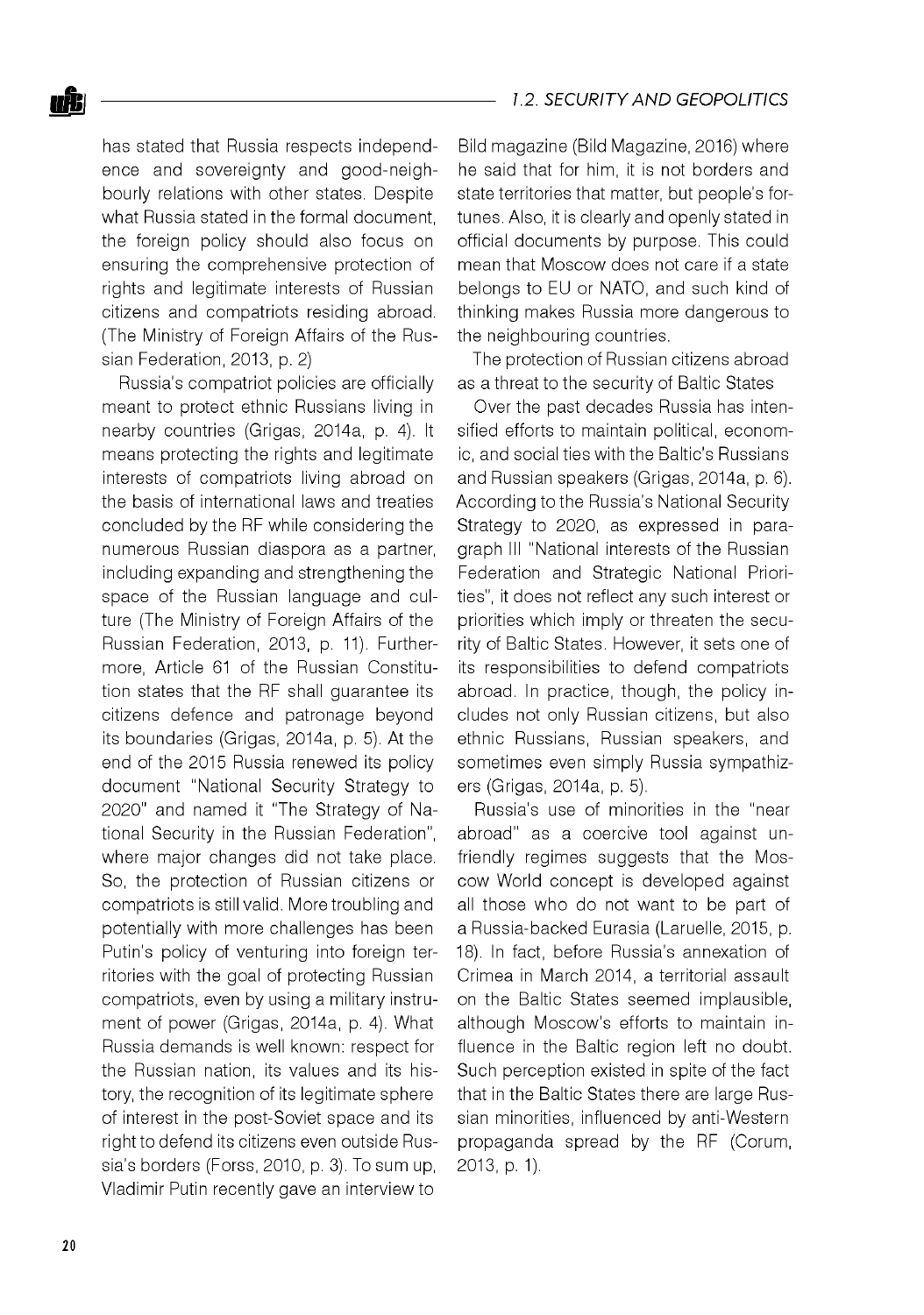President Putin has quietly used several different levers to help to increase Russian influence in the Baltic countries, exploiting ethnic and social discontent, and discrediting governments via political influence and penetrating intelligence services (Ciziunas, 2008, p. 296). Such the insistence on protecting Russian compatriots abroad is a legitimate red flag for the Balts and their allies to target not only Russian citizens or Russians, but a much broader group that has any cultural or linguistic affinity towards Russia (Grigas, 2014a, pp. 3, 6). Russia's Foreign Ministry stated that the Baltic States have substantial ethnic Russian populations whose rights, as Moscow repeatedly claimed, are violated, for example by making it difficult to obtain citizenship, and by requirements to speak the local language (Dolgov, 2014). Moscow has also actively criticized Baltic minority policies, particularly the decision in the early 1990s by Tallinn and Riga not to grant automatic citizenship to Soviet-era Russian migrants in Estonia and Latvia (Grigas, 2014a, p. 6). Russia recently declared its readiness to issue RF citizenships to Russian minorities in the former Soviet republics; it is another option for Russia to manipulate minorities in Baltic countries and use them as the impetus for military aggression (Nikers, 2015).

Even then Moscow states in its official documents the protection of "Russian citizens" (in a legal aspect, a person who holds a RF passport), this does not mean that Russia is not interested in persons who are for example Russians with grey passport (stateless), Russian speaking or Russian sympathizers. Moscow's aim is to influence everyone who even is a little bit related with Russia.

### The situation of Russian minorities in the Baltic States

This part analyses how the Baltic States have covered minorities issues in their policy documents and what the situation of Russian minorities in the Baltic States is.

Baltic States have two types of policy documents which are regulating the security and defence environment of countries, the concepts of national security and military strategies or concepts of defence. The Baltic States Foreign policy concepts are reflected, to some extent, in national security concepts and minorities or the integration of different social groups into the society is covered in national security concepts. Baltic States have Russian and Russian speaking minorities, which tend to be concentrated close to Russia's borders (Grigas, 2014a, p. 14) including about 25% of the population (Pifer, 2015, p. 120).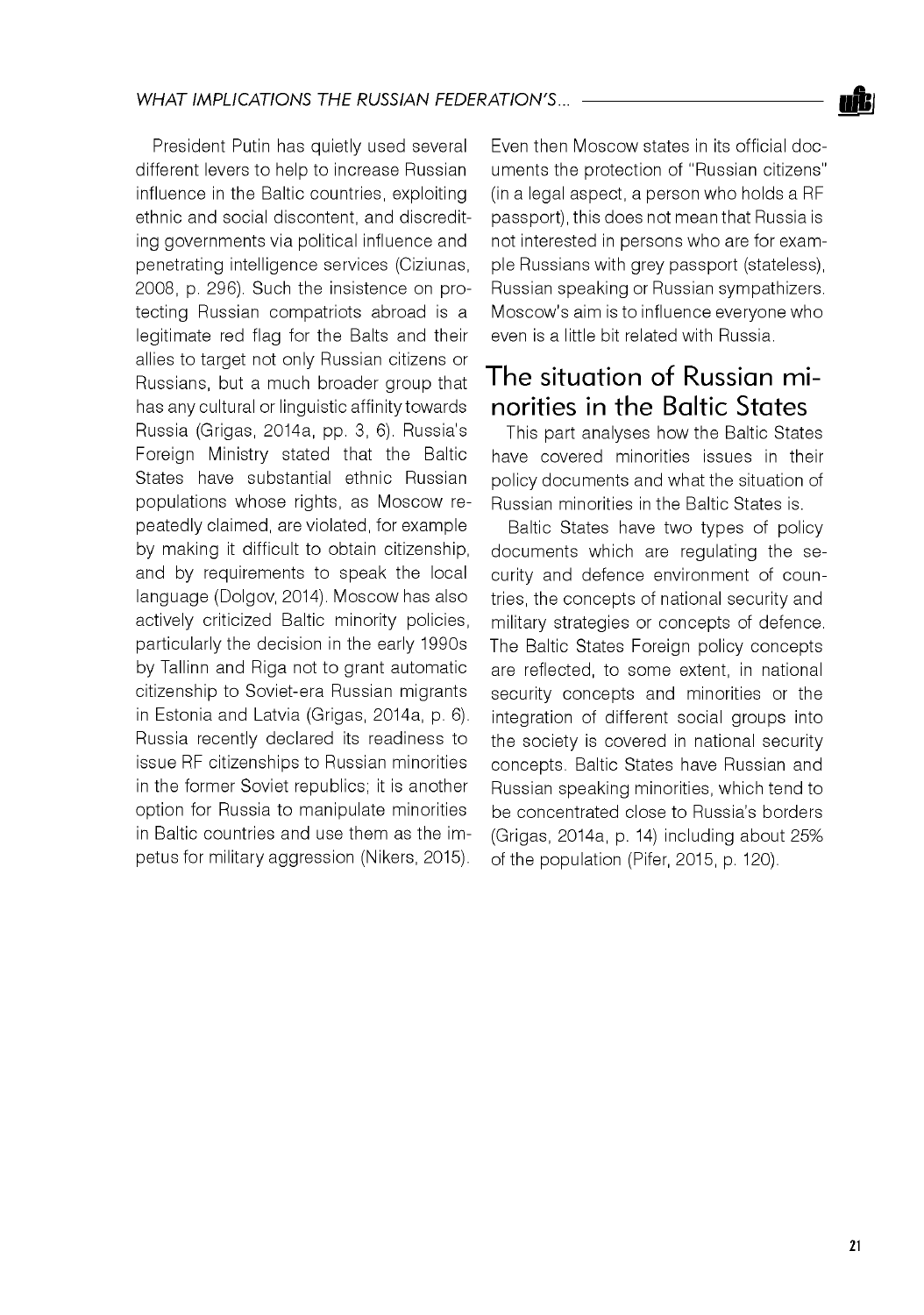

**Figure 1. Percentage of Russians in the Baltic States by Country** (NATO Strategic Communications Centre of Excellence, 2015, p. 36)

Latvia and Estonia have significant Russian ethnic minorities that are not well assimilated into the national population and are seen as a security threat, albeit a declining one (Corum, 2013, p. 24). Estonia and Latvia have particularly large ethnic Russian minorities, with about 24 percent and 27 percent respectively of the general population, while the Russian population of Lithuania falls just under 6 percent (Grigas, 2014a, p. 5). If the Baltic States are unable to fully integrate their Russian speaking populations or lose the soft power war with Russia for their loyalty, then these minorities could become a target of Russia's pressure or influence (Grigas, 2014a, p. 15). Figure 1 shows percentage of Russians in the Baltic States by country.

## The situation of the Russian minorities in Estonia

Russia used several levers simultaneously to influence Estonia, including diplomatic pressure, economic and energy controls,

exploiting ethnic and social discontent, and propaganda and disinformation campaigns (Ciziunas, 2008, p. 301). Among them, the sizable population of Russian citizens is a security concern for Estonia, since Moscow's policy on protecting them is even more explicit than protecting ethnic Russians or simply Russian speakers (Grigas, 2014a, p. 8). Moscow has already tried to use them in Estonia (e.g. Bronze Soldier in 2007) to pressure the government to move closer to Russia's point of view (Ciziunas, 2008, p. 302).

Dr Dmitry Lanko from Saint Petersburg State University of Russia argues that Russia's protection of the rights of compatriots in Estonia is according to the European standards - Russia's position on the issue is much stricter than might be expected (Lanko, 2013, p. 38). Lanko claims that Russia is such an important factor in Estonian foreign policy that any actions of the Russian leadership in the field of both foreign and domestic policies are carefully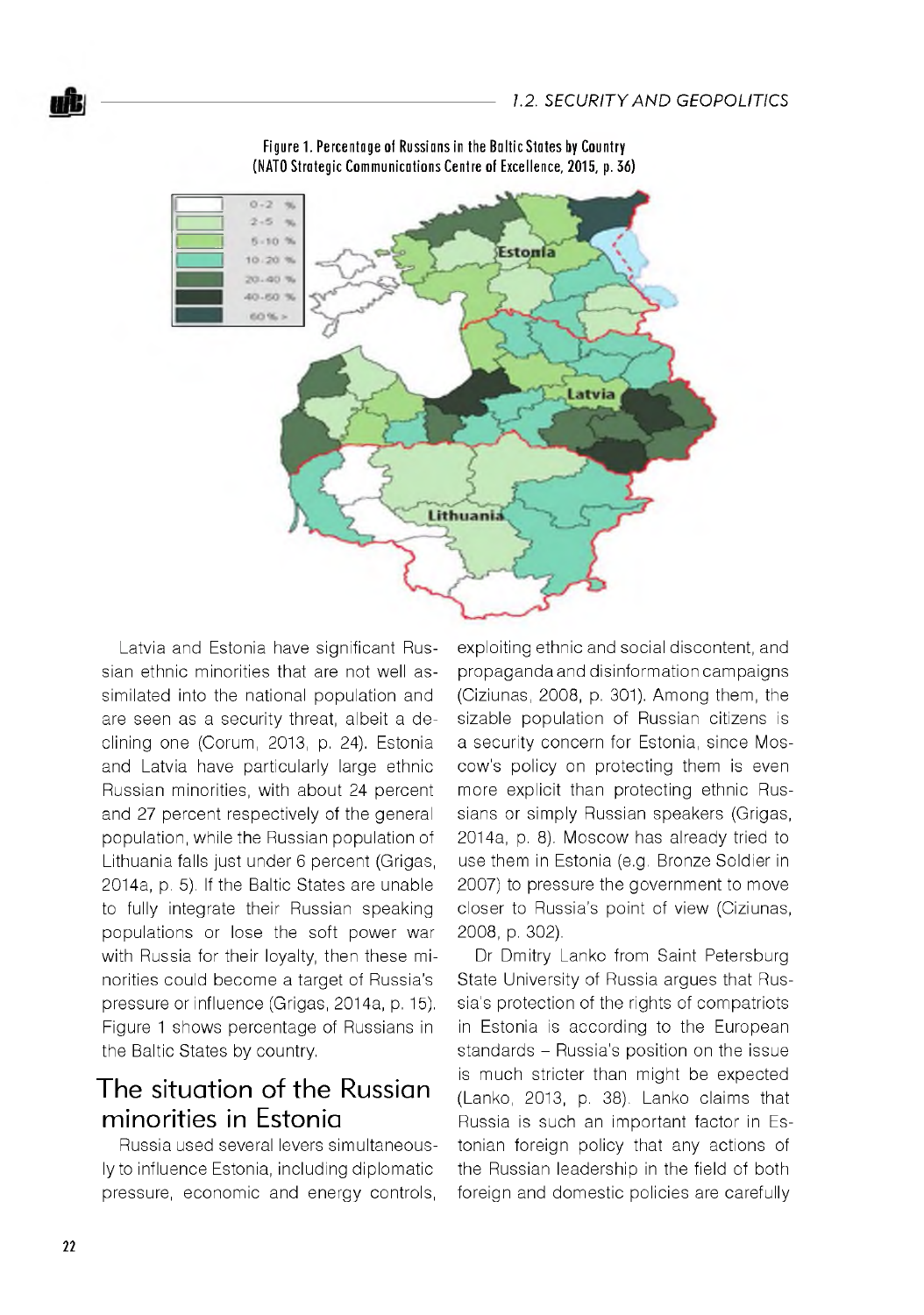

assessed and mostly criticised by Tallinn, regardless of the events taking place in other countries, including the post-Soviet space (Lanko, 2013, p. 44). However, Riina Kaljurand, a researcher from the Centre for Defence and Security, estimates that Estonia has a tendency to politicize everything that is connected to Russia, adding that the connection of Russian-speakers in Estonia to Russia is more cultural (Eesti Rahvusringhààling, 2015).

The Estonian National Security Concept (2010) has stated that the integration of minorities is supported by regional development, the availability of education, the endorsement of official language studies and the consistent implementation of the integration process (Riigikogu, 2010). All that is written in policy document is vital, but if it remains only words on paper, the implementations could be complicated or difficult. It is the status Putin referred to when he refused to put up with the fact that Russian population did not fully enjoy the rights granted to everyone residing on the European continent (Lanko, 2013, p. 43). It is always possible that a minority of Estonia's Russian population, particularly those with Russian citizenship and residing close to the border with Russia, can always be exploited by Moscow in times of political tensions (Grigas, 2014a, p. 9). In the case

of the protection of the rights of compatriots in Estonia, certain pressure is exerted by the general context of Kremlin policy towards Europe, because today, the Russian leaders consider Estonia and the other Baltic States as European states rather than countries of the post-Soviet space (Lanko, 2013, p. 43).

In reality, the integration of Russians in Estonia is not very well managed, if we look, for example, at one of the statistics, where Russian-speaking non-Estonians live and make up the majority of the population in two geographic locations. Tallinn has a Russian population that numbers more than 150,000 and constitutes about 37 percent of the capital's population. The second locationt that has even more implications for the Russian-Estonian relations is Ida-Viru County, located in the east near the border with Russia. Russians account for nearly 73 percent of the population (Grigas, 2014a, p. 7). It means that Russianspeaking non-Estonians make up the majority of the population in Ida-Viru County (Statistikaamet, 2015, p. 29) and what is important, the unemployment rate (18%), according to statistics, is almost twice higher there than average (Rosenblad, 2011, p. 117). Next figure below shows the percentage of ethnic Russians in Estonia.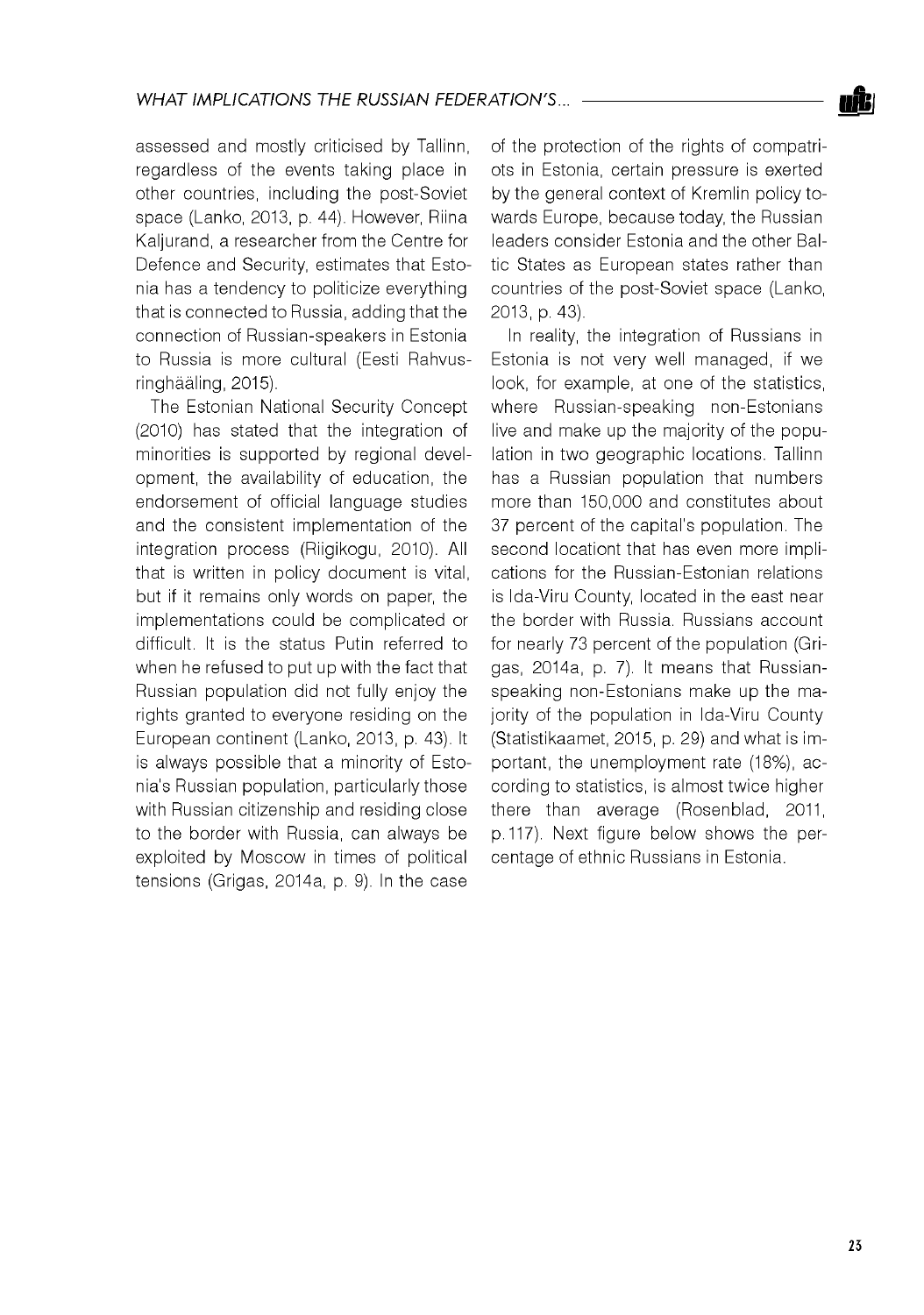

Figure 2. Percentage of ethnic Russians in Estonia (NATO Strategic Communications Centre of Excellence, 2015, p. 37)

The high level of unemployment can be a trigger to protect Russian minorities and their rights in Estonia and to interfere in the internal affairs of Estonia. A serious problem could also be the bigger concentration of Russian minorities in the Estonian border areas, where Russia could easily influence minorities more than in capital of Tallinn. For example, the city of Narva, which is Estonia's third largest city, has 82 percent of people speaking Russian (Grigas, 2014a, p. 8). However, Estonian government officials and commentators generally hold the view that Estonia's Russian minority is not receptive to Kremlin's protectionism, because Narva's population prefers to live in Estonia due to its higher standards of living, especially when compared to neighbouring Russian cities, such as Ivangorod. (Grigas, 2014a, p. 8) Despite this, Estonian government should observe that unemployment in eastern Estonia will not increase where lives majority of population of Russian speakers, because it causes resentment among minorities, which is a trigger for the RF to activate measures to protect its citizens.

## The situation of Russian minorities in Latvia

Like in Estonia, Latvia also covers its minorities issue in the National Security Concept (2011). It stated that government must provide support for minority culture associations and non-governmental organizations, offering opportunity for minorities to develop their cultural traditions and ethnical identity (Saeima of the Republic of Latvia, 2011). In that context, it is important to mention that Russia tried to use Russian minorities in Latvia to pressure the governments to move closer to Russia's point of view (Ciziunas, 2008, pp. 300, 302).

Latvia's situation concerning Russian minorities is similar to Estonia but Russian population is even more numerous and is also concentrated in two primary locations. Approximately 34 percent of the population can be classified as Russian compatriots and it is concentrated in the capital of Riga and the eastern region of Latgale, whose major cities are Rezekne and Daugavpils (NATO Strategic Communications

wit: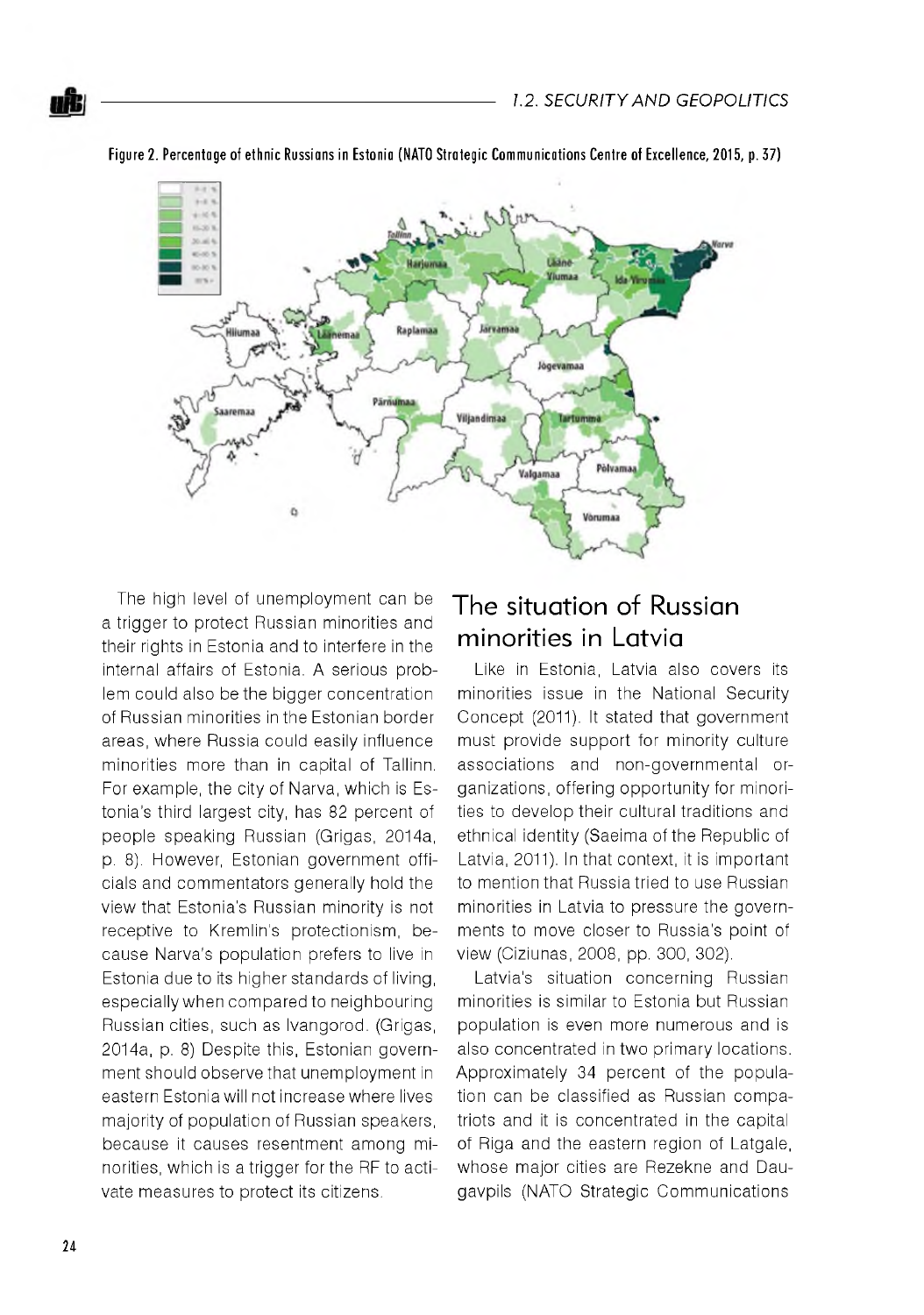Centre of Excellence, 2015, p. 36). In Riga, ethnic Russians account for 40 percent of the population, while Russian speakers total nearly 50 percent (Grigas, 2014a, p. 9). In addition to Riga, the region of Latgale has also a high concentration of Russians and Russian speakers and it has borders with Russia, Belarus, and Lithuania. Russians number there more than 100,000 and make up nearly 39 percent of the total region's population. The region's largest city, Daugavpils, has nearly 35 percent of Russians (Grigas, 2014a, p. 10). The percentage of Russians is shown in Figure 1. The success of Russian minorities in local politics, the low number of Russian citizenship holders and the seeming integration into Latvian society suggest that Russian minorities would not be highly receptive to Russia's protectionism and compatriot policies. Nonetheless, the large and concentrated numbers of Russian speakers in Latvia's eastern regions that border Russia do suggest that Riga may have reasons for concern regarding Moscow's compatriot policies (Grigas, 2014a, p. 11).

The language problems in Latvia are caused by the restrictive language laws, and are ultimately causing major integration issues (Best, 2013). Latvia's biggest problem is a view of Russian speaking people as others making them feel alienated and unwanted. Another problem is that Latvia might give citizenship to Russian-speaking people, but they can never be called Latvians because Latvia strictly differentiates between citizenship and nationality. (Grigas, 2014b) Latvia still has major problems accepting the ethnic Russian minority into its population and as long as it remains so difficult to become a citizen in this country, the minority group will fail to gain acceptance intpo the larger society (Best, 2013). Latvia faces the same problem as Estonia: a lot of Russian speaking people living in

border areas, strict requirements to obtain citizenship and etc., which are triggers for the RF to launch activities to protect its citizens. Dealing with Russians minorities is crucial to prevent the undermining of the security by the RF.

## The situation of Russian minorities in Lithuania

Lithuania is the most successful among the Baltic States in terms of integrating an ethnic Russian minority (Zakem, et al., 2015, p. 10). The Lithuania National Security Strategy establishes: the vital and primary national security interests; key risks, dangers and threats linked with these interests; priorities, as well as long- and medium-term objectives of the national security system development; foreign, defence and domestic policies (Seimas of the Republic of Lithuania, 2012). What is important, the Lithuanian National Security Strategy does not cover minority issues.

An important consideration regarding Russian social and political influence in Lithuania is the Polish minority. There are approximately 177,000 Russians in Lithuania but approximately 200,000 Poles, both residing in concentrations in Vilnius, Vilnius county, Klaipeda, and Visaginas (NATO Strategic Communications Centre of Excellence, 2015, p. 40). Russia could influence Polish minorities to use them against the governments of Lithuania, which may cause trouble with Poland. Lithuania has considerably lower percentages of ethnic Russians and Russian speakers than Latvia and Estonia. Still there are three regions with sizable populations. Like Tallinn and Riga, Lithuania's capital also has a higher proportion of Russian speakers than the rest of the country. The population of Vilnius is 12 percent Russian, while nearly 27 percent are Russian speakers. The city of Klaipeda, which is located close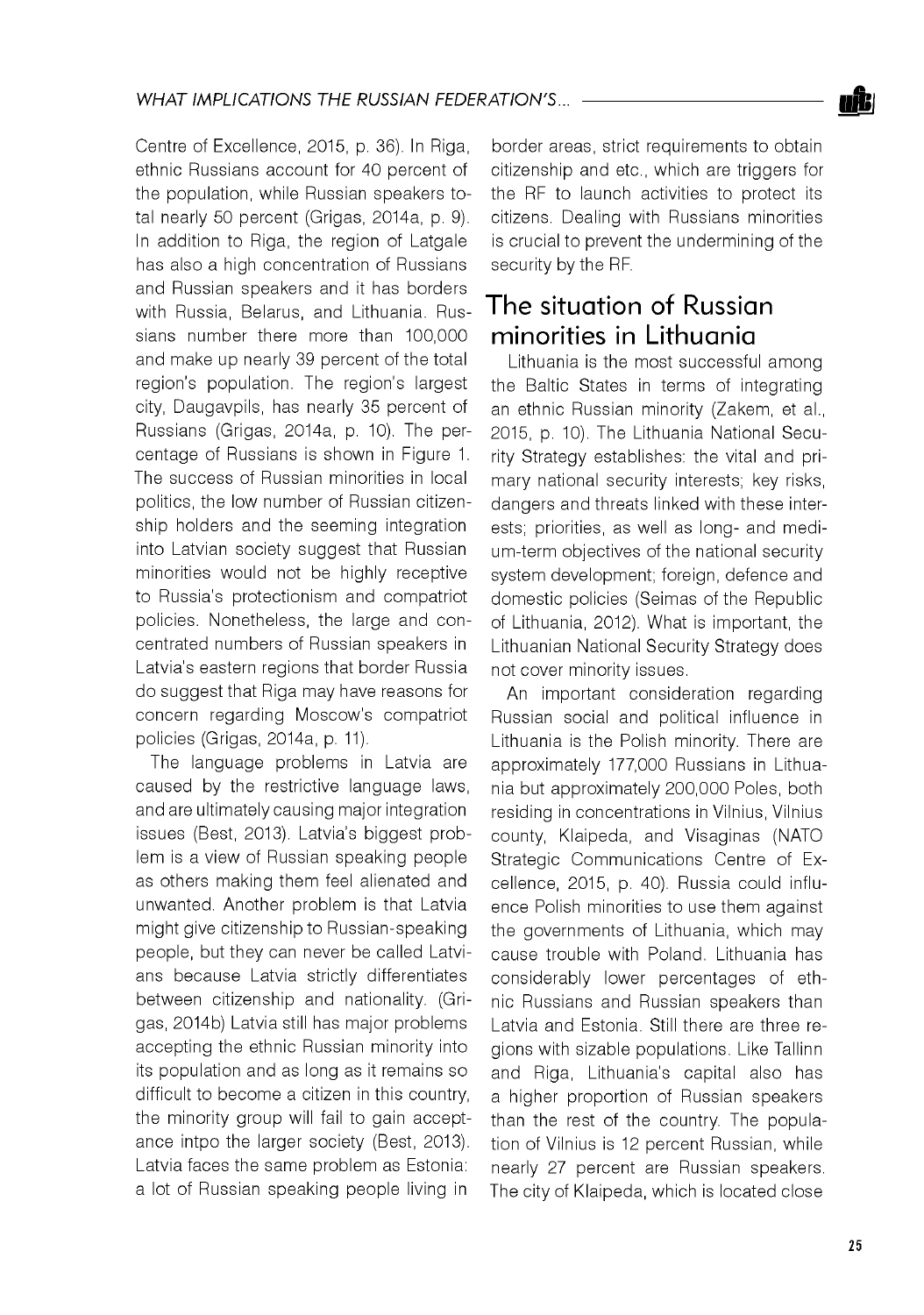

to the Russian territory of Kaliningrad, also has a higher concentration of Russian minorities than the Lithuanian average. Here Russians make up nearly 20 percent of the population, while Russian speakers total 28 percent. Lithuania's third concentration of Russian speakers is found in the eastern small city of Visaginas, where the total population is approximately 20,000. It is the only Lithuanian city which has a Russian population of over 50 percent, while Russian speakers number 77 percent of the population. Lithuania does not have any problems with Russian minority, as its number is very small (Grigas, 2014a, pp. 11-12).

Lithuania has clearly emerged as the forerunner in dealing with its ethnic Russian population, and because of this, it has fewer problems in that area today (Best, 2013). In Lithuania, there are two main levers used by Russia to influence its security and foreign policies: economic leverage and energy controls, and discrediting governments via political influence and penetration of intelligence services (Ciziunas, 2008, p. 296). Today it is unlikely that Lithuania's Russian minority poses a significant reason for concern for the Lithuanian state (Grigas, 2014a, p. 14). Lithuania has the fewest problems of Russian minorities in the Baltic countries, but it struggles more with Polish minorities, which Moscow could use to create conflict between Poland and Lithuania.

#### Conclusion

The aim of this paper was to analyse Russia's policy documents covering specific area, which was Russia's protection of its citizen abroad, which could threaten the security of Baltic States. This paper argued that regardless of what the Russia's official documents reflect, its realpolitik activities to protect Russian citizens abroad has become a reality. However, the research

proved that it does not have a real impact and serious threat to the security of Baltic States, but it could be a useful trigger for the RF as an excuse to launch military activities. To achieve the aim of the paper and to defend the statement, two research questions were asked, which were trying to find answers during the analyses.

The analysis showed that the RF in its policy documents and other research materials considers it very important to protect its citizens abroad and not only them, but also compatriots, Russian speakers and others who like Russia. Citizen protection abroad occurred in 2008 when Georgia-Russia war started and in 2014, when Russia annexed Crimea and started military activities in eastern Ukraine. Also, it was recognised that to use military means to protect its citizens is written in Russian policy documents. Vladimir Putins' statement which was previously mentioned was a clear message to the West and other countries bordering with Russia such as Baltic States, especially Latvia and Estonia, where a considerable size of Russia's minorities (approxamately 25%) lives, should be taken into serious consideration, even if the Baltic States belong to NATO and the European Union.

Estonia and Latvia have similar issues with Russian minorities like Lithuania where approximately 6% of Russian speakers live and integration is well established. The biggest problem and even a threat to security of countries, especially in Estonia and Latvia, is the concentration of Russian speakers who live in border areas in Estonia and Latvia are mostly Russian speaking and stateless persons. It results automatically in higher unemployment in such areas. This is a good position to Russia to start influence them to be against government of State. The biggest problem in Estonia and in Latvia is the integration of Russian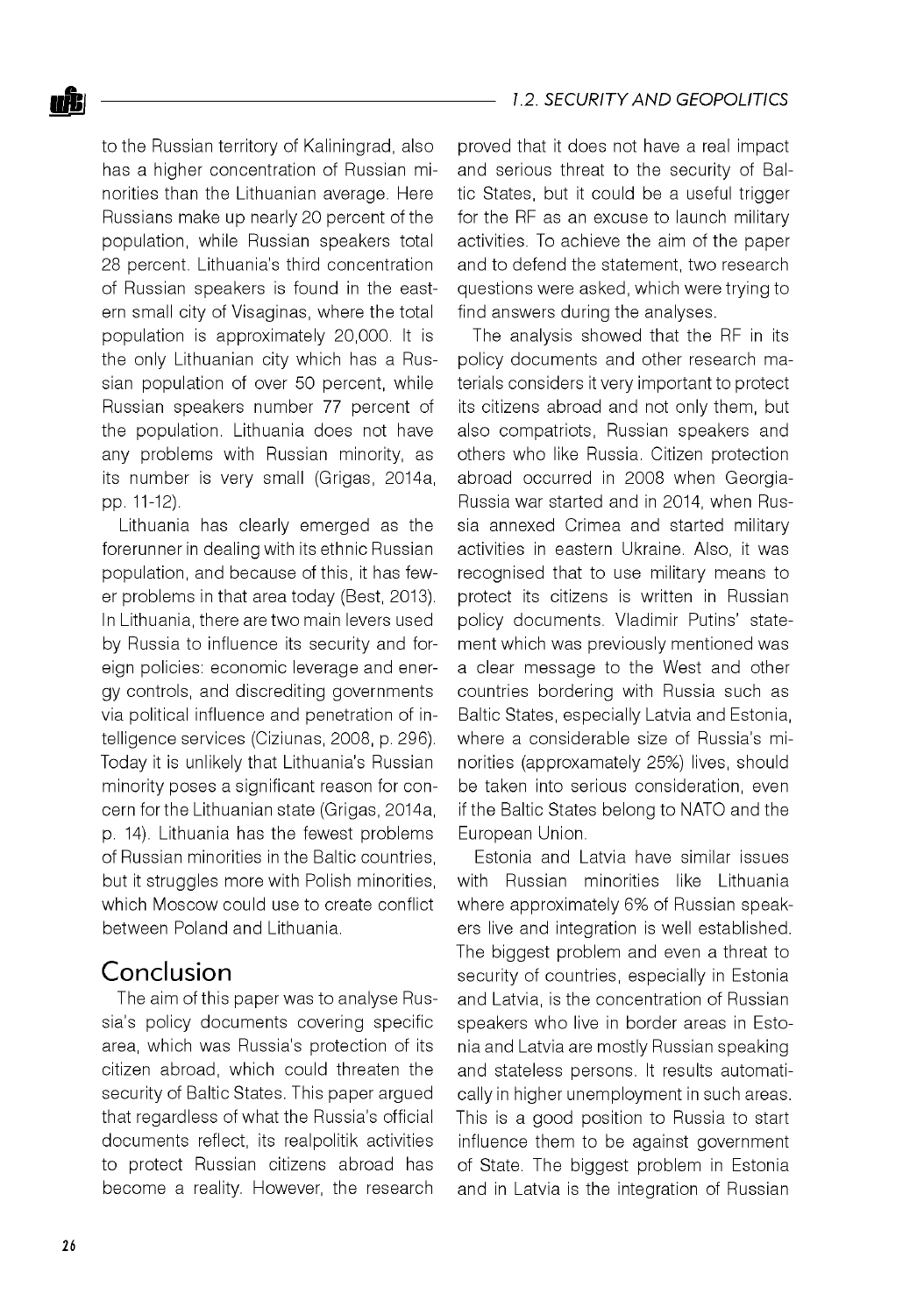

#### References

- Best, M., 2013, The Ethnic Russian Minority: A Problematic Issue in the Baltic States. Germanic & Slavic Studies in Review, 2(1), pp. 33-41.
- Bild Magazine, 2016, Putin The Interview "For me, it is not borders that matter". (Online), [http://www.bild.de/politik/aus](http://www.bild.de/politik/aus-)land/w ladimir-putin/russian-presidentvladimir-putin-the-interview-44092656. bild.html, (accessed 26 January 2016).
- Ciziunas, P., 2008, Russia and the Baltic States: Is Russian Imperialism Dead? Comparative Strategy, 27(3), pp. 287-307.
- C orum ,J.S.,2013,TheSecurityC oncerns of the Baltic States as NATO Allies. The U.S Army War College. The Letrot Papers.(Online),http://www.strategicstudiesinstitute.army.mil/pubs/display. cfm?pubID=1171 (accessed 26 December 2015).
- Council on Foreign Relations, 2008, A Conversation with Dmitry Medvedev. (Online),[http://www.cfr.org/politics-and](http://www.cfr.org/politics-and-)strategy/conversation-dmitry-medvedev/p34491, (accessed 26 February 2016).
- Dolgov, A., 2014, Russia Sees Need to Protect Russian Speakers in NATO Baltic States. Moscow Times, [http://www.](http://www) the moscow times.com/news/article/ russia-sees-need-to-protect-russianspeakers-in-nato-baltic-states/507188. html, (accessed 23 December 2015).
- Eesti Rahvusringhaaling, 2015, Russian community admiring Putin from afar, says Estonian expert, <http://news.err.ee/> v/politics/society/0fb12d2a-deed-4135- 9248-58c8a747aed6/russian-commu-

nity-adm iring-putin-from -afar-says-estonian-expert, (accessed 28 December 2015).

- Forss, S., 2010, Russian military thinking and threat perception: a Finnish view. Helsinki: Maanpuolustuskorkeakoulu.
- González, F.J.R., 2013, The concept of Russian Foreign Policy: A Comparative Study(DIEEEM06-2013). Framework Document. Instituto Español de Estudios Estratégicos, <http://www.ieee.es/> en/documentos/areas-tematicas/seguridad-y-defensa/2013/DIEEEM06-2013. html? locale=en, (22 December 2015).
- Grigas, A., 2014a, Russia-Baltic Relations after Crimea's Annexation: Reasons for Concerne? Cicero Foundation Great Paper No. 14/05, [http://www.cicerofoun](http://www.cicerofoun-)dation.org/lectures/Agnia\_Grigas\_Russia-Baltic Relations.pdf, *(accessed 11* February 2016).
- Grigas, A., 2014b, The new generation of Baltic Russian speakers, [http://www.eura](http://www.eura-)ctiv.com/section/europe-s-east/opinion/ the-new -generation-of-baltic-russianspeakers/, (accessed 15 March 2016).
- Járvenpáá, P., 2014, Challenges to the Nordic-Baltic Region after Crimea: A Baltic View, chapter 7. In: D.S. Hamilton, A. Simonyi & D.L. Cagan, eds. Advancing US-Nordic-Baltic Security Cooperation. United States: Center for Transatlantic Relations (CTR), pp. 77-90.
- Kudors, A., 2010, "Russian World" Russia's Soft Power Approach to Compatriots Policy. Russian Analytical Digest, 16 June, 81(10), pp. 1-13.
- Lanko, D., 2013, The regional approach in the policy of the Russian. Baltic Region, 3(17), pp. 37-45.
- Lannon, G.P., 2011, Russia's New Look Army Reforms and. The Journal of Slavic Military Studies, Issue 24, pp. 26-54.
- Laruelle, M., 2015, The "Russian World" Russia's Soft Power and Geopolitical Imagination. Center on Global Interests, http://globalinterests.org/wpcontent/uploads/2015/05/FINAL-CGI Russian-World Marlene-Laruelle.pdf, (accessed 11 February 2016).
- Muzalevsky, R., 2009, The War in Georgia and Its Aftermath: Russian National Security and Implications for the West. Uluslararasy Hukuk Politika, 5(1), pp. 109-129.